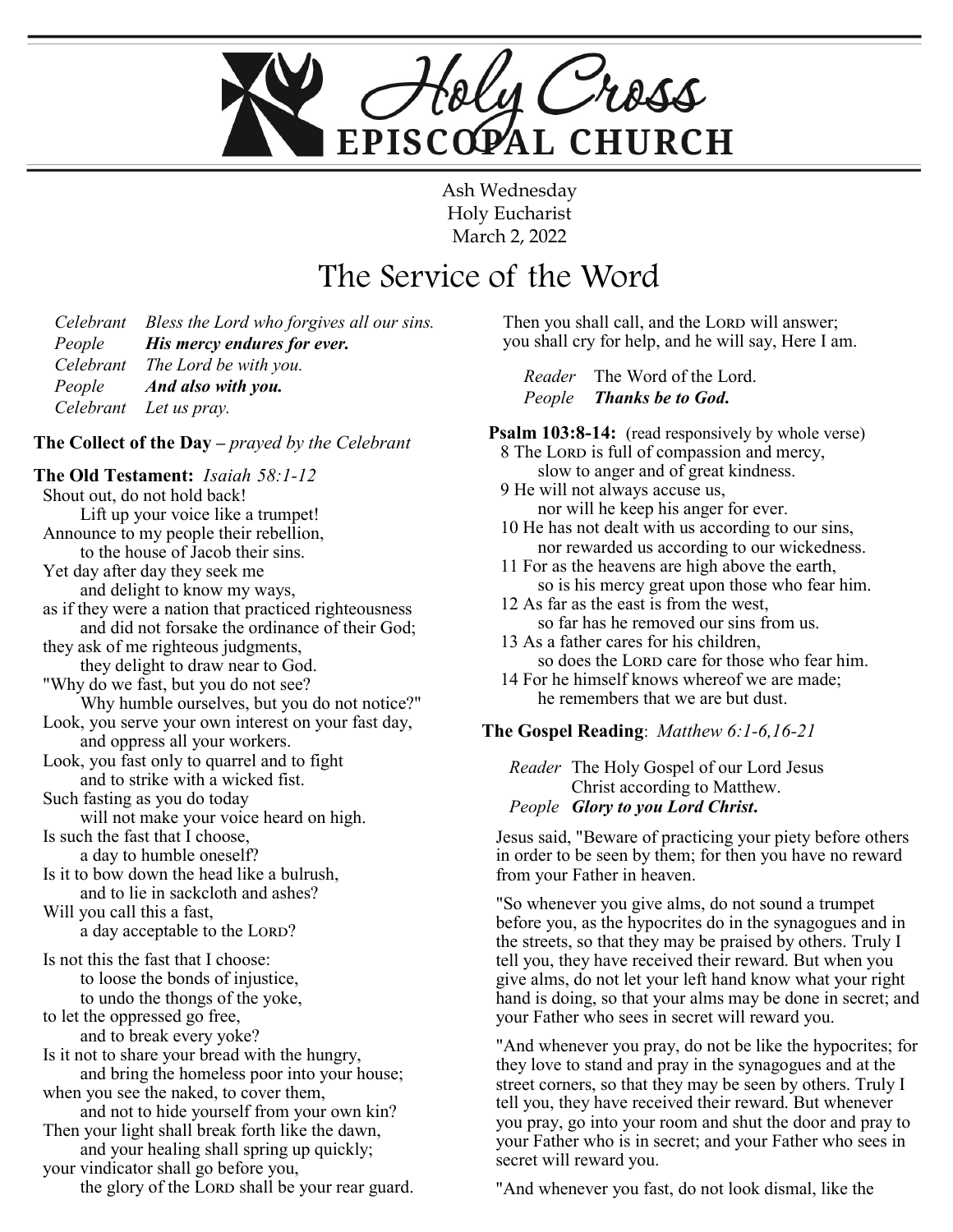hypocrites, for they disfigure their faces so as to show People others that they are fasting. Truly I tell you, they have received their reward. But when you fast, put oil on your head and wash your face, so that your fasting may be seen not by others but by your Father who is in secret; and your Father who sees in secret will reward you.

"Do not store up for yourselves treasures on earth, where moth and rust consume and where thieves break in and steal; but store up for yourselves treasures in heaven, where neither moth nor rust consumes and where thieves do not break in and steal. For where your treasure is, there your heart will be also."

*Reader* The Gospel of the Lord. *People Praise to you Lord Christ.*

**Sermon** The Rev. Roger Hungerford

#### **Invitation to a Holy Lent**

Dear People of God:

The first Christians observed with great devotion the days of our Lord's passion and resurrection, and it became the custom of the Church to prepare for them by a season of penitence and fasting. This is season of Lent provided a time in which converts to the faith were prepared for Holy Baptism. It was also a time when those who, because of notorious sins, had been separated from the body of the faithful were reconciled by penitence and forgiveness, and restored to the fellowship of the Church. Thereby, the whole congregation was put in mind of the message of pardon and absolution set forth in the Gospel of our Savior, and of the need which all Christians continually have to renew their repentance and faith.

I invite you, therefore, in the name of the Church, to the observance of a holy Lent, by self‑examination and repentance; by prayer, fasting, and self‑denial; and by reading and meditating on God's holy Word. And, to make a right beginning of repentance, and as a mark of our mortal nature, let us now kneel before the Lord, our maker and redeemer.

**The Imposition of Ashes** *(All come forward for the imposition of ashes.)*

#### **Litany of Penitence** *(All pray together)*

*Most holy and merciful Father: We confess to you and to one another, and to the whole communion of saints in heaven and on earth, that we have sinned by our own fault in thought, word, and deed; by what we have done, and by what we have left undone.*

| Celebrant | We have not loved you with our whole heart,<br>and mind, and strength. We have not loved<br>our neighbors as ourselves. We have not<br>forgiven others, as we have been forgiven. |
|-----------|-----------------------------------------------------------------------------------------------------------------------------------------------------------------------------------|
| People    | Have mercy on us, Lord.                                                                                                                                                           |
| Celebrant | We have been deaf to your call to serve, as<br>Christ served us. We have not been true to<br>the mind of Christ. We have grieved your<br>Holy Spirit.                             |
| People    | Have mercy on us, Lord.                                                                                                                                                           |
| Celebrant | We confess to you, Lord, all our past                                                                                                                                             |

unfaithfulness: the pride, hypocrisy, and impatience of our lives,

#### *We confess to you, Lord.*

| Celebrant<br>People | Our self-indulgent appetites and ways, and<br>our exploitation of other people,<br>We confess to you, Lord.                                                      |
|---------------------|------------------------------------------------------------------------------------------------------------------------------------------------------------------|
|                     |                                                                                                                                                                  |
| Celebrant           | Our anger at our own frustration, and our<br>envy of those more fortunate than ourselves,                                                                        |
| People              | We confess to you, Lord.                                                                                                                                         |
| Celebrant           | Our intemperate love of worldly goods and<br>comforts, and our dishonesty in daily life<br>and work,                                                             |
| People              | We confess to you, Lord.                                                                                                                                         |
| Celebrant           | Our negligence in prayer and worship, and<br>our failure to commend the faith that is in us,                                                                     |
| People              | We confess to you, Lord.                                                                                                                                         |
| Celebrant           | Accept our repentance, Lord, for the wrongs<br>we have done: for our blindness to human<br>need and suffering, and our indifference to<br>injustice and cruelty, |
| People              | Accept our repentance, Lord.                                                                                                                                     |
| Celebrant           | For all false judgments, for uncharitable<br>thoughts toward our neighbors, and for our<br>prejudice and contempt toward those who<br>differ from us,            |
| People              | Accept our repentance, Lord.                                                                                                                                     |
| Celebrant           | For our waste and pollution of your creation,<br>and our lack of concern for those who come<br>after us,                                                         |
| People              | Accept our repentance, Lord.                                                                                                                                     |
| Celebrant           | Restore us, good Lord, and let your anger<br>depart from us;                                                                                                     |
| People              | Favorably hear us, for your mercy is great.                                                                                                                      |
| Celebrant<br>People | Accomplish in us the work of your salvation,<br>That we may show forth your glory in the<br>world.                                                               |
| Celebrant           | By the cross and passion of your Son our<br>Lord,                                                                                                                |
| People              | Bring us with all your saints to the joy of<br><i>his resurrection.</i>                                                                                          |
|                     |                                                                                                                                                                  |

Almighty God, the Father of our Lord Jesus Christ, who desires not the death of sinners, but rather that they may turn from their wickedness and live, has given power and commandment to his ministers to declare and pronounce to his people, being penitent, the absolution and remission of their sins. He pardons and absolves all those who truly repent, and with sincere hearts believe his holy Gospel.

Therefore we beseech him to grant us true repentance and his Holy Spirit, that those things may please him which we do on this day, and that the rest of our life hereafter may be pure and holy, so that at the last we may come to his eternal joy; through Jesus Christ our Lord. *Amen.*

#### **The Peace:** Welcome & Announcements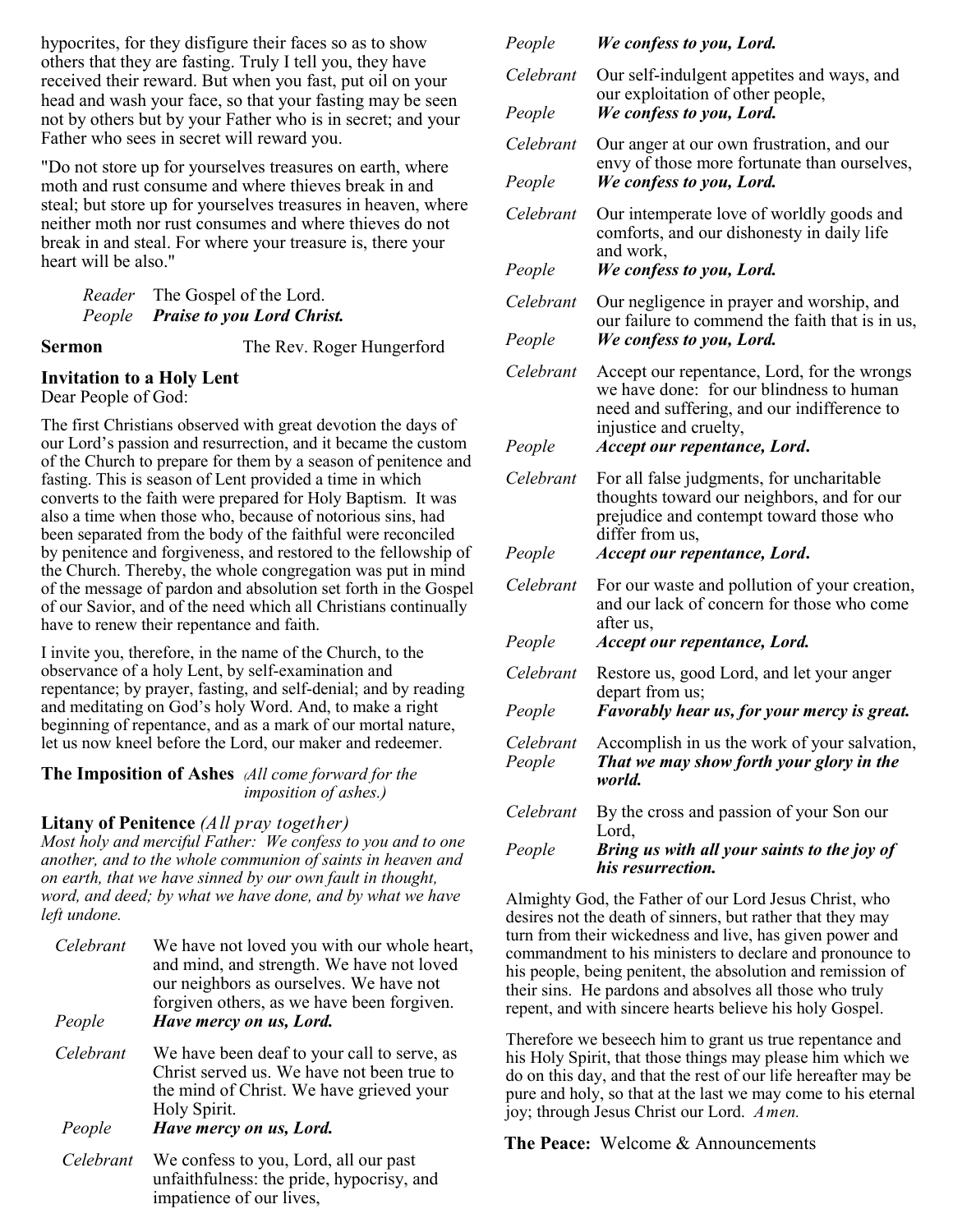# + The Holy Communion

This portion of the service begins on p. 361 in the BCP however, you are encouraged to give your attention to the altar.

*The Communion. All baptized Christians are invited and welcome to receive Communion. Anyone who does not wish to receive communion is invited to kneel at the rail, cross their arms over their chest, and receive a blessing. If you would like the clergy to bring communion to someone in the pews, please notify the ushers at the door of the church. If you wish to receive a gluten-free wafer, please simply request one from the priest while at the rail.* 

### **The Doxology**

*Praise God, from whom all blessings flow; praise him, all creatures here below; praise him above, ye heavenly host: praise Father, Son, and Holy Ghost. Amen.*

#### **The Great Thanksgiving** (p. 361 BCP)

*Celebrant* The Lord be with you. *People And also with you. Celebrant* Lift up your hearts. *People We lift them to the Lord***.** *Celebrant* Let us give thanks to the Lord. *People It is right to give him thanks and praise***.**

#### **Sanctus:**

*Holy, Holy, Holy Lord, God of power and might, Holy, Holy, Holy Lord, God of power and might, Heaven and earth are full , full of your glory. Hosanna in the highest. Hosanna in the highest. Blessed is he who comes in the name of the Lord. Hosanna in the highest. Hosanna in the highest.* 

*Celebrant* Therefore we proclaim the mystery of faith: *People Christ has died. Christ is risen. Christ will come again..*

#### **The Lord's Prayer** (p. 364 BCP)

### **Post Communion Prayer** (p. 366 BCP)

Almighty and everliving God, we thank you for feeding us with the the spiritual food of the most precious Body and Blood of your Son our Savior Jesus Christ; and for assuring us in these holy mysteries that we are living members of the Body of your Son, and heirs of your eternal kingdom. And now, Father, send us out to do the work you have given us to do, to love and serve you as faithful witnesses of Christ our Lord. To him, to you, and to the Holy Spirit, be honor and glory, now and for ever. *Amen.*

### **The Blessing**

**The Dismissal**